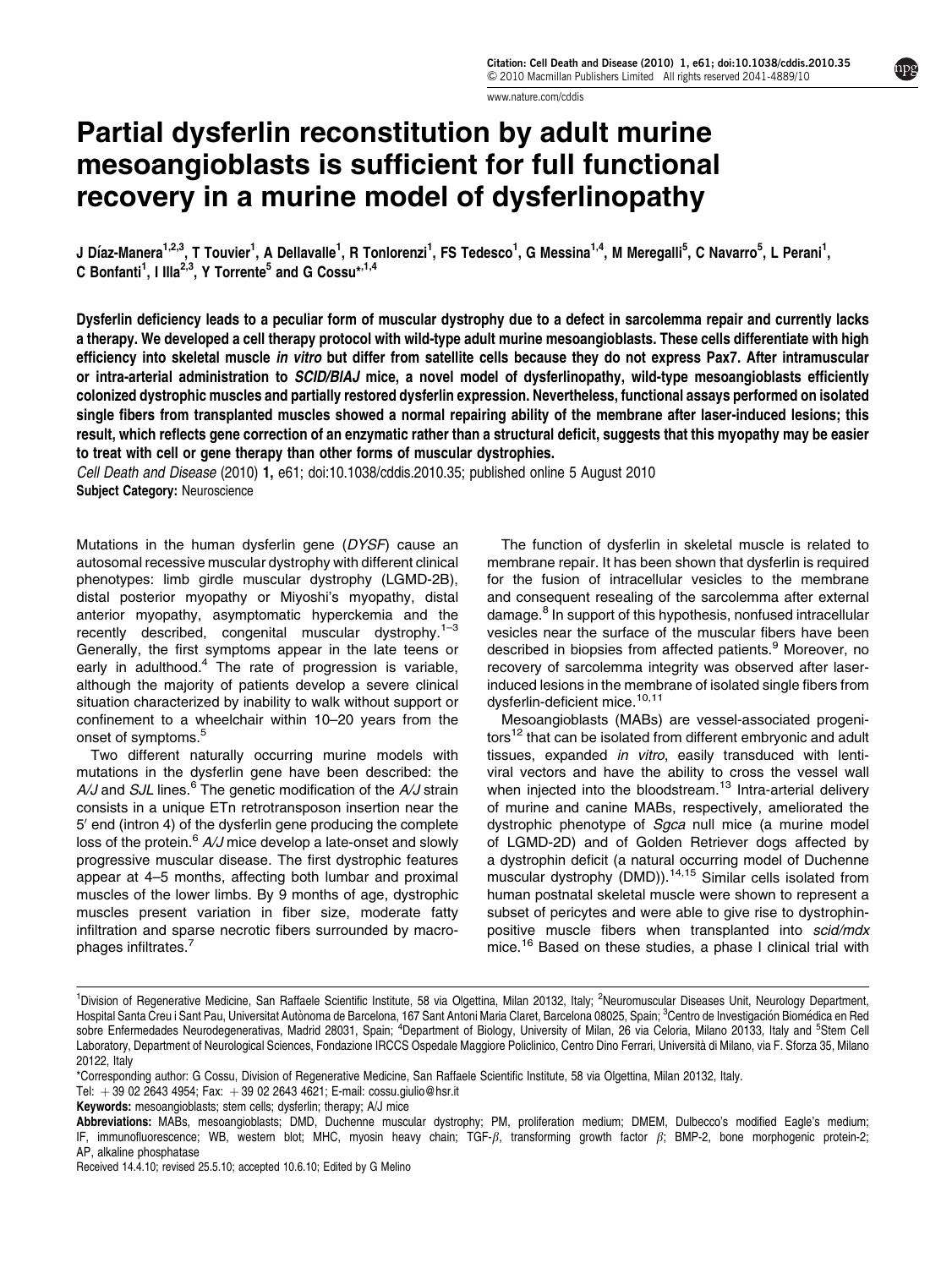MAB allo-transplantation in DMD patients is at this moment in the recruitment phase.

In this study, we isolated and characterized MABs from muscular biopsies of adult C57BL/6 wild-type mice (C57-J1 cells). These cells shared several characteristics with previously described embryonic mouse MABs (e.g., the D16 cells), such as the ability to differentiate into other mesenchymal tissues or the capacity to cross the vessel wall and colonize dystrophic muscles after intra-arterial injection. However, at variance with D16 cells, and similar to human postnatal MABs, C57-J1 cells spontaneously differentiate into skeletal myotubes with high efficiency; yet they differ from bona fide satellite cells (SCs) for the absence of Pax7 expression. Here we show that after transplantation into the dysferlin-deficient murine model SCID/BlAJ, C57-J1 cells were able to fuse with muscle fibers, restoring the expression of dysferlin and causing normalization of the resealing capacity of the plasma membrane.

# **Results**

2

Characterization of adult murine-derived MABs (C57-J1). Adult-derived MABs were isolated from the tibialis anterior of a 2-month-old C57BL/6 female mouse.<sup>17</sup> When cultured in proliferation medium (PM), they showed a small, refractile morphology and proliferated rapidly, with a doubling time of approximately 24h [\(Figure 1a\). During proliferation, virtually all](#page-2-0) [cells expressed at high level the surface markers Sca-1 and](#page-2-0) [CD44 \(Supplementary Figure 1\) but, in contrast to SCs, they did](#page-2-0) [not express detectable levels of MyoD or Pax7 \(Figure 1e and f\).](#page-2-0) [Unexpectedly, they did not express alkaline phosphatase \(AP\)](#page-2-0) [\(Supplementary](#page-9-0) [Figure](#page-9-0) [2a\)](#page-9-0) [similar](#page-9-0) [to](#page-9-0) [their](#page-9-0) [human](#page-9-0) counterparts.<sup>18</sup>

Once confluent, they progressively differentiated into striated muscle ([Figure 1b\). On average, 25–40% of cells](#page-2-0) [fused into striated, myosin-positive, multinucleated myotubes](#page-2-0) [\(Figure 1c and d\). Myogenic differentiation was not influenced](#page-2-0) [by the substratum \(Matrigel](#page-2-0) versus plastic: Supplementary [Figure 2d\). The myogenic transcription factors MyoD and](#page-2-0) Myogenin were robustly expressed only after 48h in [differentiation medium, at the onset of myotube formation,](#page-2-0) [and underwent a progressive reduction in the expression level](#page-2-0) [after day 4 \(Figure 1e\). The expression of dysferlin was clearly](#page-2-0) [detectable in myotubes concomitant with MyoD expression](#page-2-0) [\(Figure 1e\). Its concentration increased progressively peaking](#page-2-0) [up at days 6 and 8, concomitant with the maximum fusion of](#page-2-0) [mononucleated cells into myotubes \(Figure 1c and e\).](#page-2-0)

Despite their spontaneous myogenic differentiation potency, C57-J1 cells were also able to differentiate in vitro into other mesoderm tissues upon exposure to proper inductive signals, as previously described for other MAB lines. After treatment with bone morphogenic protein-2 (BMP-2), they expressed AP whereas they expressed smooth muscle actin when treated with transforming growth factor- $\beta$  (TGF- $\beta$ ); moreover, after 6 days of culture into adipogenic medium, rounded intracellular oil-red-positive vesicles were detected. (Supplementary Figures 2a–c).

Engraftment failure in A/J mice and generation of A/J **SCID strain.** To investigate the ability of adult-derived murine MABs to restore the expression of dysferlin in dystrophic

muscles, we injected  $5 \times 10^5$  C57-J1 cells, previously transduced with lentiviral vector expressing nuclear LacZ, into the tibialis anterior and quadriceps of 5-month-old Bl/AJ mice  $(n = 7)$  (generous gift from I Richard, Généthon). At 36 h after the injection, numerous nuclear LacZ (nLacZ)-positive cells were detected in the muscles, but they appeared already surrounded by an inflammatory infiltrate composed by neutrophils,  $CD68$  + macrophages and  $CD3$  + T lymphocytes ([Figure 2a\). The inflammatory infiltrate increased progressively](#page-3-0) until day 7, when numerous  $CD68 +$  [cells were localized](#page-3-0) [in the injection area, but also in distant areas of the muscle and](#page-3-0) [in the vessel walls \(data not shown\). By day 12 we detected](#page-3-0) [some degenerating muscle fibers with LacZ-positive nuclei](#page-3-0) surrounded by  $CD68+$  and  $CD3+$  [cells \(Figure 2b\). At](#page-3-0) [3 weeks after the injection muscle regeneration was](#page-3-0) [completed, probably at the expense of resident SCs](#page-3-0) [because no LacZ-positive cells could be detected either](#page-3-0) [inside or outside fibers, whereas some CD68 and CD3 cells](#page-3-0) [remained in the perymysium \(Figure 2a\). This result may](#page-3-0) [depend upon the altered immune response of](#page-3-0) Bl/AJ mice [characterized by a more aggressive phagocytic activity of](#page-3-0) [macrophages and a reduced expression of decay-accele](#page-3-0)[rating](#page-9-0) [factor](#page-9-0) [\(DAF\)](#page-9-0) [in](#page-9-0) muscles.<sup>19,20</sup> Because of these results, we decided to generate a dystrophic, immune-deficient mouse by crossing BI/AJ mice onto an SCID mice background (SCID BL/AJ). The F4 generation used in this study showed absence of mature T and B lymphocytes by FACS analyses (data not shown) and the presence of retrotransposon insertion in dysferlin gene, as originally described in the  $A/J$  strain by Ho et al.<sup>[6](#page-9-0)</sup> At 5 months of age, A/J SCID and BI/AJ mice showed dystrophic changes, such as central nuclei, fiber splitting, variation on fiber size and presence of regenerating fibers (Supplementary Figure 3a). Azan Mallory staining showed a similar degree of fibrosis in both AJ/SCID and BI/AJ model compared to the control (Supplementary Figure 3a). As expected, immunofluorescence (IF) analysis and reverse transcription (RT)-PCR staining confirmed the absence of dysferlin expression (Supplementary Figure 3b and c).

Restoration of dysferlin expression by injection of C57-J1 cells into the new SCID/BIAJ line. We tested the ability of C57-J1 cells to restore the expression of dysferlin in muscles from the SCID/BlAJ mice. We performed a single intramuscular injection of  $5 \times 10^5$  nLacZ labeled C57-J1 cells in untreated or cardiotoxin (ctx)-pretreated tibialis anterior, quadriceps and gastrocnemius of 5-month-old SCID/BlAJ mice ( $n = 6$  mice, 3 pretreated with ctx). ctx was used to exacerbate the pathology of these mice that at 5 months show a less severe phenotype than other strains such as the  $\alpha$ -sarcoglycan null mice, previously used for MAB transplantation.<sup>13</sup> At 1 month after the injection, numerous nLacZpositive fibers were detected in transverse muscle sections at different craniocaudal levels [\(Figure 3a\); although nLacz](#page-4-0)[positive fibers were diffuse in the ctx-treated muscles,](#page-4-0) [they were more concentrated near the injection area in the](#page-4-0) [untreated muscles. In parallel, we performed a single intra](#page-4-0)arterial injection of  $5 \times 10^5$  [nLacZ labeled C57-J1 cells](#page-4-0) [into the right femoral artery of untreated and ctx-treated,](#page-4-0) [5-month-old](#page-4-0)  $SCID/BIAJ$  mice ( $n = 10$ , 5 pretreated with ctx). [To increase susceptibility of muscles to engraftment by](#page-4-0)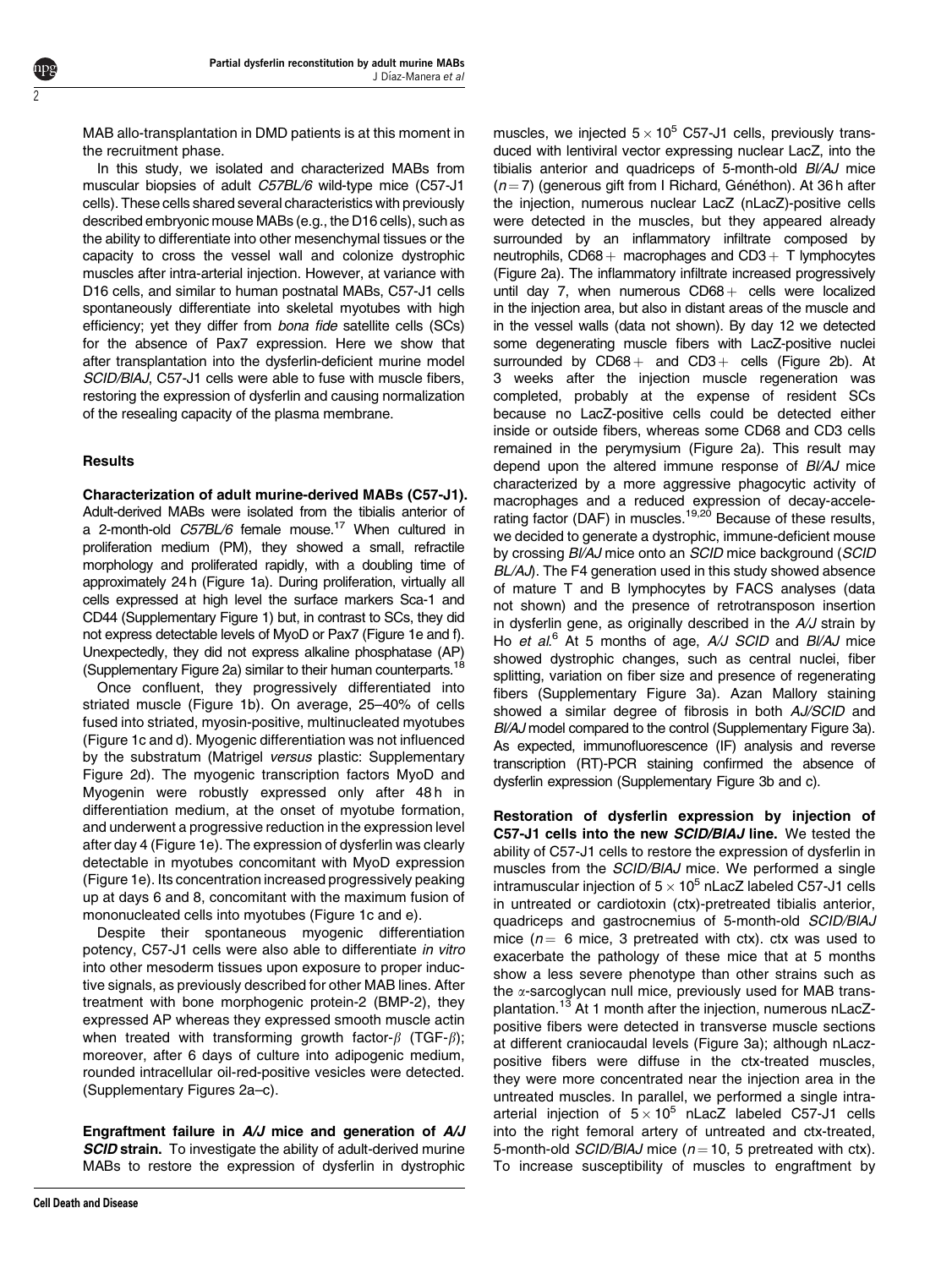<span id="page-2-0"></span>



[C57-J1 cells, we trained all mice with 1 h swimming 24 h](#page-4-0) [before the transplantation. We found LacZ-positive cells in all](#page-4-0) [muscles situated downstream of injection site \(Figure 3a and](#page-4-0) [Supplementary Figure 4\). The number of LacZ-positive cells](#page-4-0) [was higher in ctx-treated muscles, but LacZ fibers were](#page-4-0) [clearly detected also in untreated muscles \(a quantification is](#page-4-0)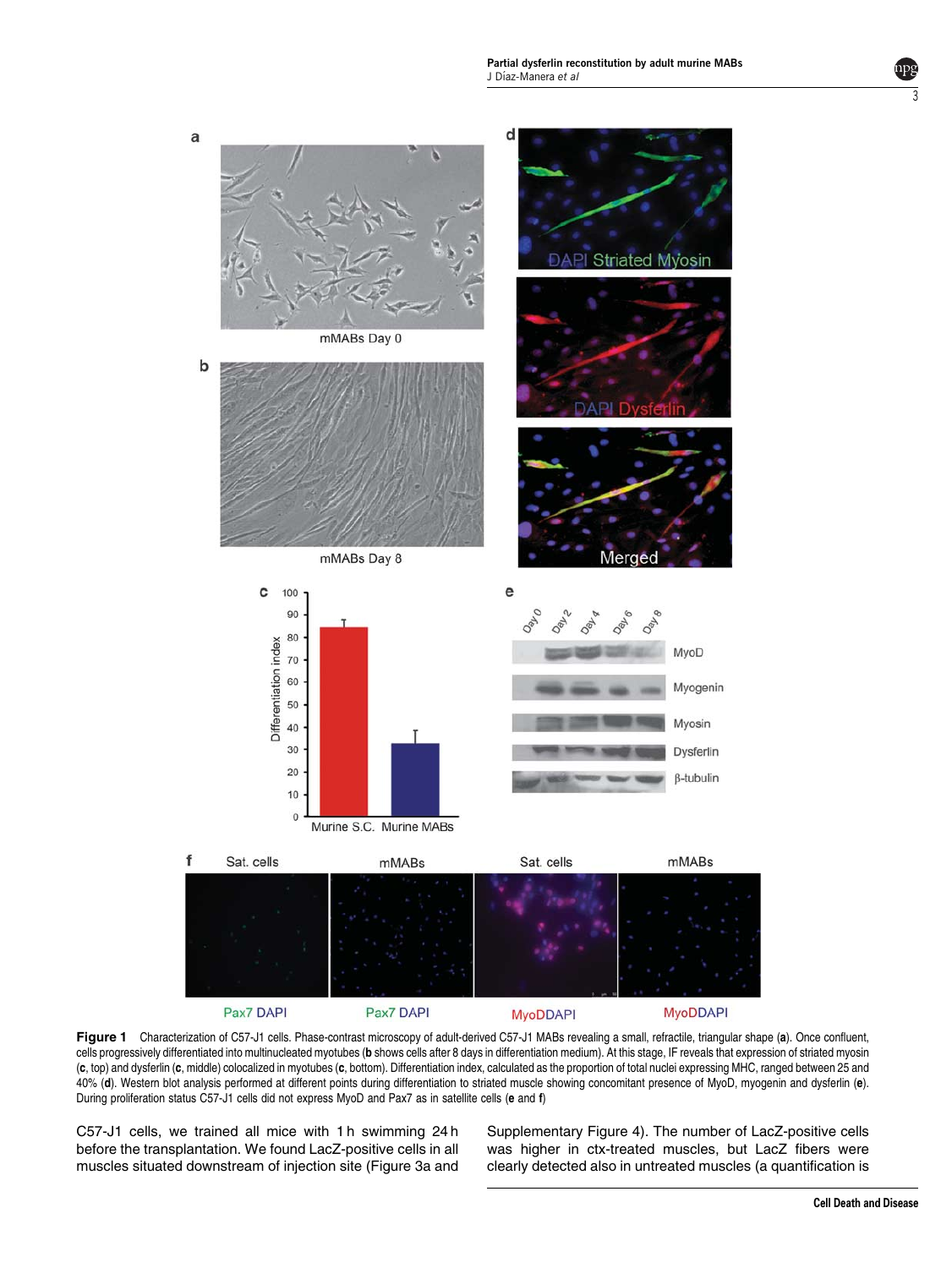<span id="page-3-0"></span>

Figure 2 Inflammatory infiltrates surrounded transplanted cells in BIAJ mice. Hematoxylin-eosin staining of transplanted muscles, showing intense inflammatory reaction after intramuscular injection of 5  $\times$  10<sup>5</sup> nLacZ-positive C57-J1 cells into tibialis anterior of 5-month-old BIAJ mice (a, left column). Note almost normal muscle architecture and infiltrate resolution 21 days after the injection. X-gal staining on transplanted muscles showing a progressive loss of LacZ-positive cells (a, middle left column). Immune staining with anti-CD3 and anti-CD68 antibodies detected a mixed population of T lymphocytes and macrophages composing the infiltrate (a, middle right and right column). Numerous X-gal-positive muscle fibers invaded by CD3- and CD68-positive cells were detected (b, yellow arrow) whereas X-gal negative fibers maintained its basal lamina intact (b, white arrow)

[reported in Figure 3b\). Real-time PCR detected statistically](#page-4-0) [significant expression of dysferlin in all muscles treated](#page-4-0) [using both intramuscular or intra-arterial delivery of cells](#page-4-0) [\(Figure 3c\). When injected intramuscularly, the average level](#page-4-0) [of dysferlin ranged between 17 and 27% of wild-type muscle](#page-4-0) [levels in the ctx-pretreated muscles \(maximum of 35% in the](#page-4-0) [gastrocnemius\), and between 12 and 15% in the non-ctx](#page-4-0)[treated \(maximum of 28% in the tibialis anterior of one of the](#page-4-0) [animals\). A single intra-arterial injection of cells was sufficient](#page-4-0) [to achieve significant expression of dysferlin in all muscles](#page-4-0) [analyzed. The average level in this case varied between 9](#page-4-0) [and 11% of wild-type muscles in the ctx-pretreated animals](#page-4-0) [\(maximum of 16% in the gastrocnemius of one animal\) and](#page-4-0) [between 6 and 12% in the non-ctx-treated animals \(maxi](#page-4-0)[mum of 18% in the quadriceps of one mouse\). Dysferlin](#page-4-0) [was detected in many fibers that invariably contained](#page-4-0)  $\beta$ [-galactosidase-positive nuclei; the protein was absent in](#page-4-0) [noninjected muscles \(Figure 4a\). Western blot \(WB\) analysis](#page-5-0)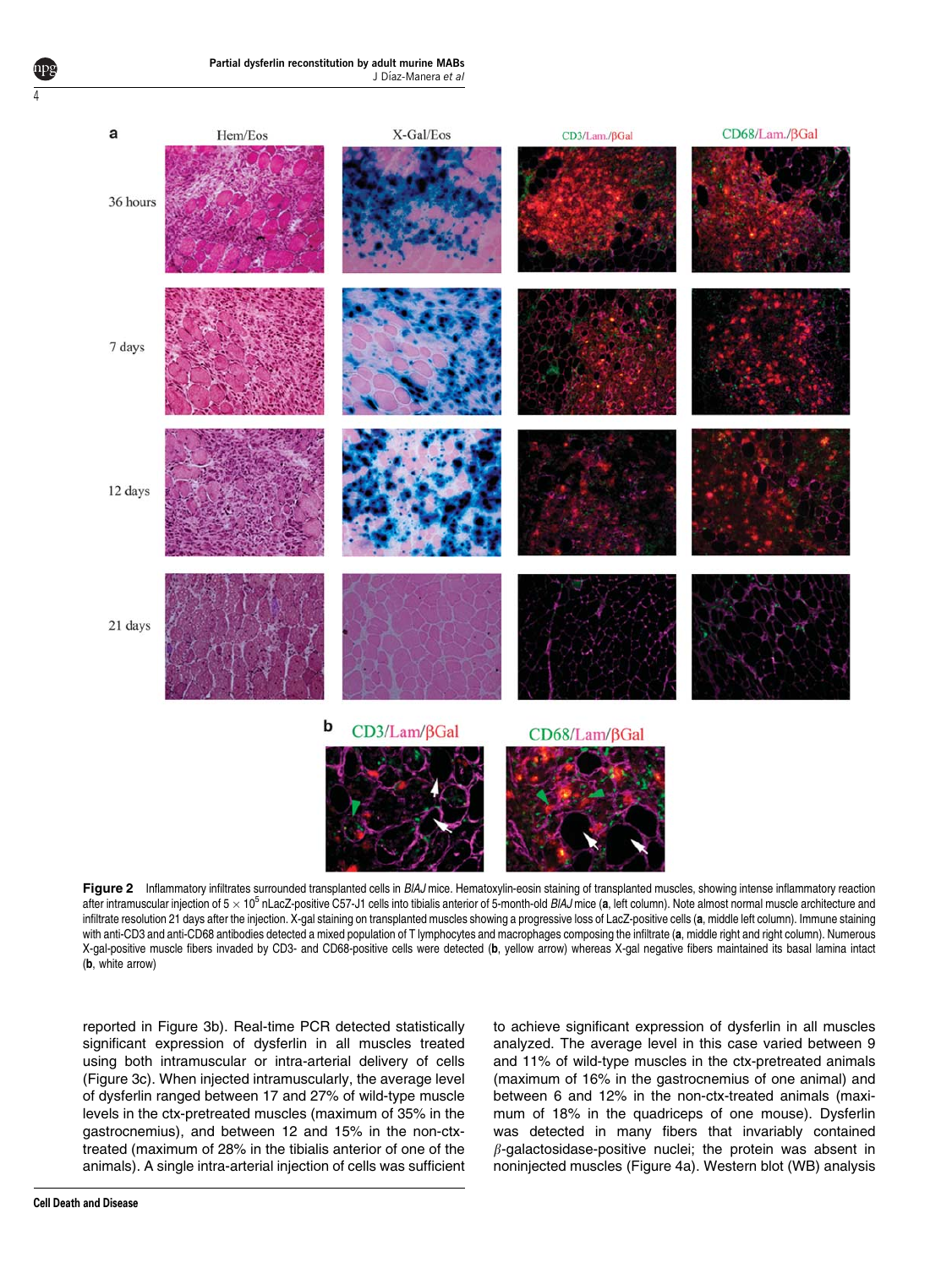Partial dysferlin reconstitution by adult murine MABs J Díaz-Manera et al

<span id="page-4-0"></span>

Figure 3 C57-J1 cells successfully colonized muscles of SCID/BIAJ mice. X-gal staining of SCID/BIAJ tibialis anterior 1 month after a single intramuscular or intra-arterial injection of  $5 \times 10^5$  C57-J1 cells, previously labeled with nLacZ. At 1 month after the injection numerous LacZ-positive muscle fibers were observed (Figure 3a), localized throughout the entire area of the muscle section. Quantification of LacZ-positive fibers in tibialis anterior and gastrocnemius (Figure 3b): dysferlin mRNA was detected at significant higher levels in transplanted than in nontransplanted muscles in all conditions performed (c, tibialis anterior, quadriceps and gastrocnemius). Differences were analyzed using Student's t-test and considered significant if  $P<0.05$ . Bars show mean values, with standard error. Im, intramuscular; Ia, intra-arterial; Ctx, cardiotoxin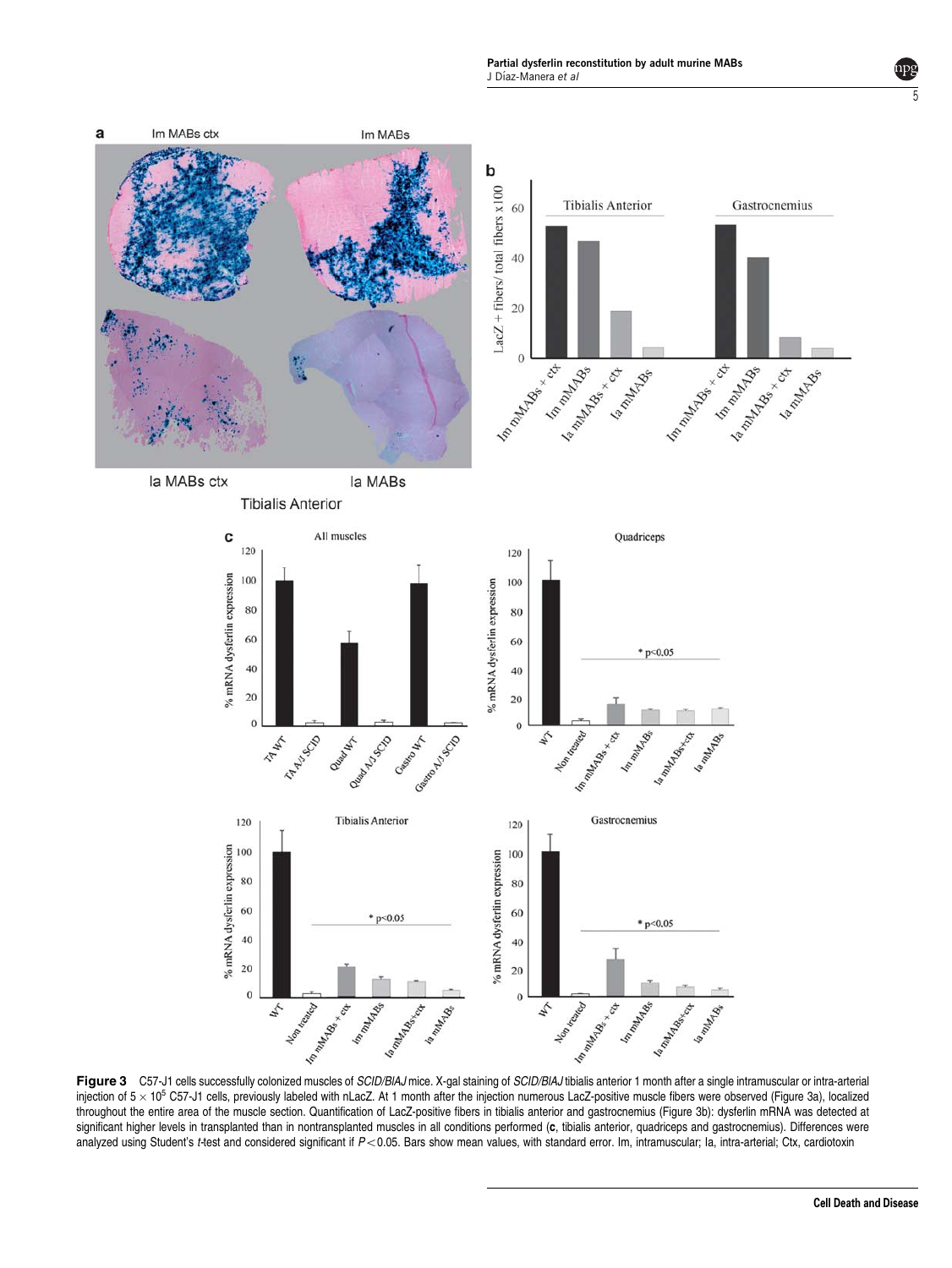<span id="page-5-0"></span>

Figure 4 Transplantation of C57-J1cells into the SCID/BIAJ murine model successfully restored the expression of dysferlin. Immunofluorescence with anti-dysferlin antibodies detecting the protein only on the membrane of  $\beta$ -galactosidase-positive fibers (a). Western blot analysis of muscle lysates showing the presence of dysferlin protein in all conditions studied (b)

confirmed the findings of the real-time PCR and showed expression of the dysferlin protein in all transplanted dystrophic muscles, with a higher level in muscles previously treated with ctx (Figure 4b).

**Functional assays.** Five-month-old *SCID* mice  $(n=3)$ , control nontransplanted  $SCID/BIAJ$  mice ( $n = 4$ ) and  $SCID/$ BIAJ intra-arterially transplanted with C57-J1 cells  $(n=4)$ were tested for motor activity on the treadmill. All dystrophic untreated SCID/BlAJ showed worse performance in this test than control SCID mice but differences were not statistically significant at this age. Motility of transplanted SCID/BlAJ improved notably compared with untreated mice, but differences did not reach statistical significance (Supplementary Figures 5a–c). Increase in creatine kinase levels after the exercise was detected in all animals, but it was lower in the treated than in the nontreated SCID/BIAJ mice, without statistical significance (data not shown).

As dysferlin absence causes a defect in membrane repair, we tested the ability of single fibers from transplanted mice to reseal the membrane after a focal damage produced by a laser, as previously described by Bansal et  $al$ <sup>[10](#page-9-0)</sup> We administered a single injection of  $5 \times 10^5$  GFP-labeled, C57-J1 cells into tibialis anterior, extensor digitorum longus and gastrocnemius of 5-month-old SCID/BlAJ mice. At 1 month after the injection, GFP was easily detected in all injected muscles [\(Figure 5a\) but not in noninjected, contra](#page-6-0)[lateral muscles. Single fibers from control](#page-6-0)  $SCID$  mice ( $n = 4$ ), untreated  $SCID/BIAJ$  ( $n = 4$ ) and transplanted  $SCID/BIAJ$ [mice \(](#page-6-0) $n = 4$ ) [were](#page-6-0) [isolated](#page-6-0) [and](#page-6-0) [plated](#page-6-0) [into](#page-6-0) [dishes](#page-6-0) [with](#page-6-0) [Ca](#page-6-0)<sup>2+</sup> [PBS. Dysferlin was detected only in the surface of GFP](#page-6-0)[positive fibers in a patchy distribution \(Figure 5b\). Single fibers](#page-6-0) [were irradiated with a laser in the presence of the fluores](#page-6-0)[cence dye FM 4-64 to create a lesion in the plasma](#page-6-0)

The absence of significant differences in treadmill prompted us to use another, possibly more sensitive, functional assay.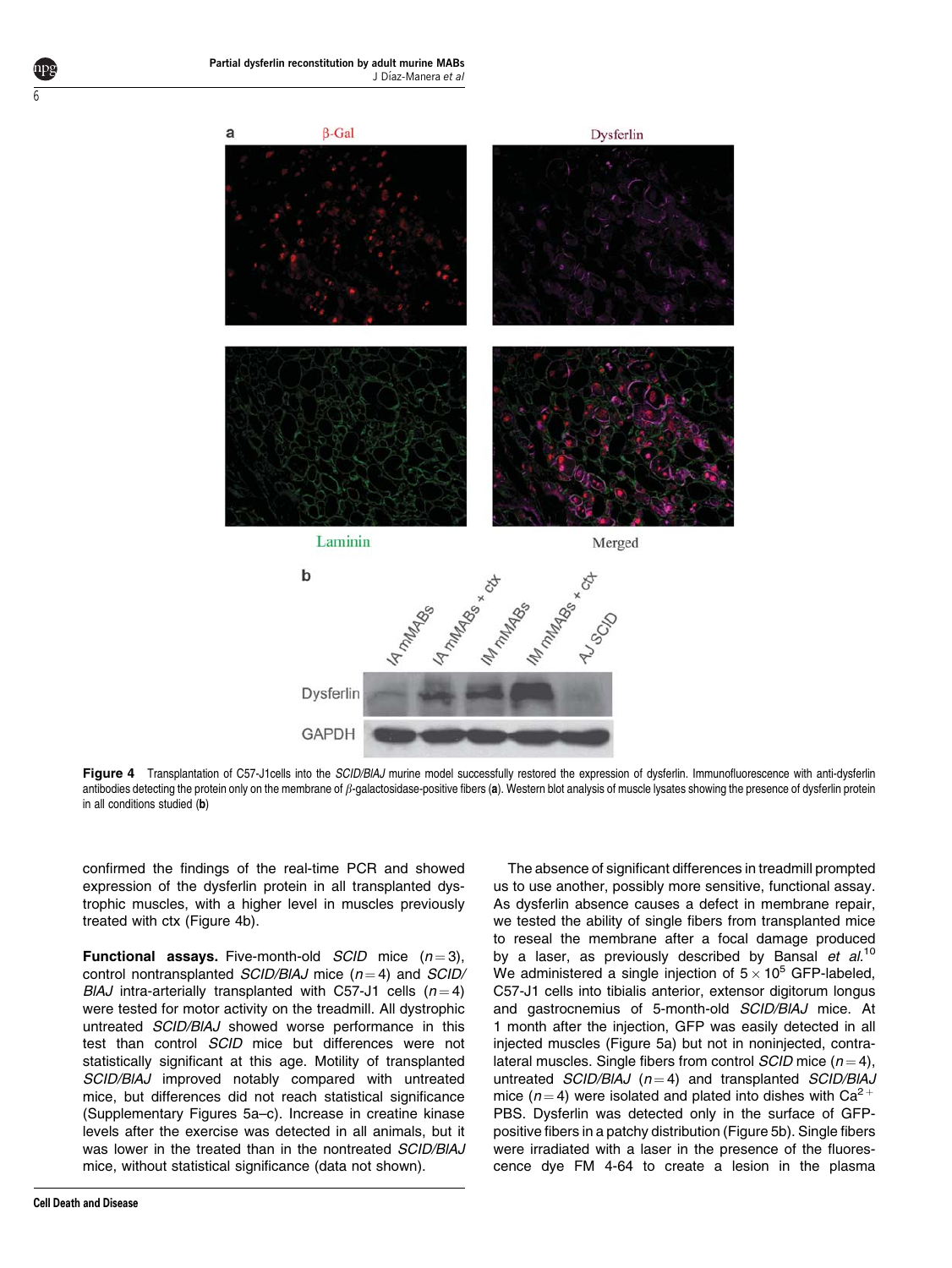Partial dysferlin reconstitution by adult murine MABs J Díaz-Manera et al

<span id="page-6-0"></span>

Figure 5 Functional assays. GFP expression pattern of dystrophic tibialis anterior of 5-month-old SCID/BIAJ 1 month after the intramuscular injection of  $5 \times 10^5$ GFP-positive C57-J1 cells (a). Immunofluorescence analysis showing dysferlin expression on the membrane of GFP-positive single fibers in a patchy distribution (b, white arrows). Membrane repair assay was performed in isolated single fibers from WT, SCID (c, top panel), nontransplanted SCID/BIAJ (c, middle panel) and transplanted SCID/ BIAJ (c, bottom panel) mice. Note a larger area of dye staining in the nontreated SCID/BIAJ fibers after laser-induced lesions (c). Measurement of fluorescence intensity versus time is shown in d for WT (blue line), nontransplanted SCID/BIAJ (red line) and transplanted SCID/BIAJ (green line) showing significant higher levels in the nontransplanted SCID/BlAJ. There were no differences between transplanted SCID/BlAJ and WT mice. Data are mean ± S.E. (WT n:10 fibers, nontreated SCID/BlAJ n:15 fibers, transplanted SCID/BIAJ n:20 fibers); statistical analysis was carried out with Student's t-test and ANOVA test for repeated measurements.  $P < 0.05$  was considered significant

membrane. In this experimental model, increase in the fluorescence signal in the area adjacent to the sarcolemmal lesion inversely correlates with the resealing activity of the membrane; in fact, the increase in signal intensity rapidly stops in wild-type, dysferlin-positive fibers whereas [it](#page-9-0) [continues](#page-9-0) [to](#page-9-0) [augment](#page-9-0) [in](#page-9-0) [the](#page-9-0) [dysferlin](#page-9-0) [negative](#page-9-0) [fibers.](#page-9-0)<sup>10</sup> The increase in the signal was much lower in the MABstransplanted fibers from the SCID/BlAJ mice than from the nontreated mice  $(P<0.0001)$  and, importantly, this increase was not different from the one detected in single fibers from wild-type control mice (Figure 5c and d).

### **Discussion**

New therapies for muscular dystrophies. Muscular dystrophies still lack an efficacious therapy. In preclinical models, cell transplantation, gene therapy, exon skipping and molecules inducing muscle hypertrophy all produced encouraging results but await the results of controlled clinical experimentation.

Our laboratory pioneered progenitor cell transplantation in a murine ( $\alpha$ -sarcoglycan deficiency) and in a canine (dystrophin deficiency) model of muscular dystrophy. The success of the transplantation depends upon a number of parameters among which the histopathology of the transplanted muscle, the presence of a resident myogenic population and the engraftment and myogenic potency of the donor cells appear the most important. For example, in the mdx mouse, which has vigorous endogenous regeneration, embryonic D16 MAB transplantation produced modest engraftment and dystrophin production (M Sampaolesi and G Cossu, unpublished data). It thus becomes very important to test the cell therapy protocol in other forms of muscular dystrophy, possibly using a robustly myogenic MAB population, given the fact that the D16 embryonic MABs have a modest intrinsic myogenic potency.

Adult MABs have robust myogenic potency. To this aim, we have isolated and characterized MABs from skeletal muscles of adult mice. Although these cells have the ability to differentiate into diverse types of mesoderm cell types, they show a robust myogenic differentiation both in vitro and, most importantly, when injected intramuscularly or intra-arterially in dystrophic muscle. The MABs obtained from murine adult skeletal muscle biopsies are distinguishable from SCs as they do not express CD34, MyoD or Pax7 during proliferation, although they activate MyoD when myogenesis is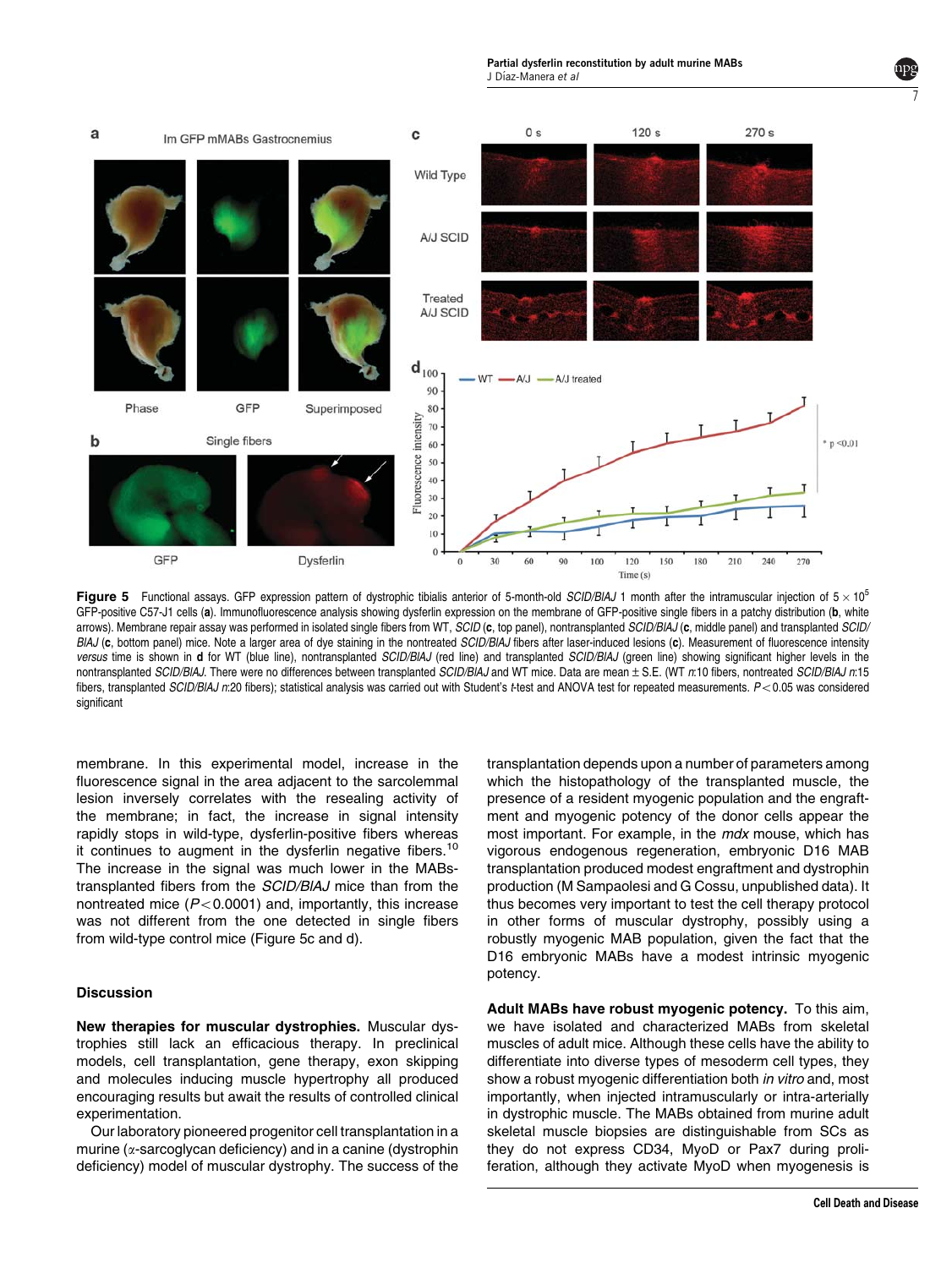induced.<sup>21</sup> Surprisingly, AP is not expressed by these cells in culture, at variance with human MABs. In murine muscles, AP is expressed *in vivo* by pericytes and by endothelial cells, but this expression is lost after serial passages in culture. Dysferlin was expressed by C57-J1 cells and also by humanderived MABs when differentiated into skeletal muscle (J Díaz-Manera and G Cossu, unpublished data).

ŏ

Adult MABs repair the dysferlinopathy in the mouse. We showed expression of dysferlin in  $\beta$ -galactosidase-positive fibers after nLacZ-positive MAB transplantation in the SCID/ BIAJ mice, and because revertant fibers have not been reported in the A/J mice, dysferlin detected by IF or WB should have been produced from transplanted cells once fused with dystrophic fibers. The A/J mutation results in a drastic reduction of dysferlin mRNA  $\left( <2-4\% \right)$  of wild-type muscle). After transplantation, dysferlin mRNA was detected in muscles at much higher levels, up to 35% of wild-type levels after a single intramuscular injection, and 18% after a single intra-arterial injection. It has been previously reported that the levels of dysferlin can be reduced in asymptomatic or mildly symptomatic carriers of the disease.<sup>[22](#page-9-0)</sup> WB of muscles from heterozygous familiars of affected patients showed dysferlin expression of 40–50% compared to control levels.<sup>23</sup> Moreover, a recent analysis of the dysferlin protein levels in  $CD14 +$  monocytes from peripheral blood, which correlates with levels in skeletal muscle, showed reduced expression in 60% of asymptomatic carriers, than in some cases reached up to 80% of reduction compared to normal controls.<sup>[24](#page-9-0)</sup> Thus a partial reconstitution of dysferlin, to the levels detected in this study after a single injection, should be sufficient to reduce significantly or even eliminate symptoms in affected patients.

Although myoblast transplantation had previously resulted in dysferlin expression in the tibialis anterior of SJL dystrophic mice,<sup>25</sup> no analysis of functional improvement was reported and, moreover, myoblast transplantation is limited to topic intramuscular delivery. In our study, we observed functional differences with the treadmill test, but they did not reach statistical significance likely because of the modest difference between dystrophic and control mice in this specific model. To conclusively show a functional recovery in transplanted mice, we used and assay previously described by Bansal  $et$  al.<sup>[10](#page-9-0)</sup> that is based upon laser-induced membrane lesion. This method has recently been used to analyze response to different gene therapy strategies and is very sensitive in detecting functional recovery of dysferlin null mice treated with gene or stem cell therapy.<sup>[26](#page-9-0)</sup> In our case, transplantation was followed by normal resealing activity of isolated single fibers from MAB-transplanted SCID/BlAJ mice, compared to the nontransplanted fibers. These results, in agreement with the reduced expression of dysferlin in asymptomatic carriers, indicate that normal levels are not necessary to obtain a complete resealing activity of the plasma membrane. Dysferlin has not a structural role in the muscle fiber as dystrophin or sarcoglycans; its activity is related to repairing of the membrane and, thus, much as it happens with proteins endowed with an enzymatic function in metabolic diseases, a partial restoration of expression would be sufficient for a virtually complete functional recovery.

The immune response obtained in the nonimmunosuppressed BI/AJ muscles after transplantation of C57-J1 cells has been also described after myoblast transplantation in nonimmunosuppressed mice,<sup>[27](#page-9-0)</sup> and might be exacerbated in this case by the expression of  $\beta$ -galactosidase by the cells and by the altered immune system of the dysferlin-deficient mice. It is known that dysferlin-deficient monocytes and macrophages show abnormally high phagocytic activity.<sup>[20](#page-9-0)</sup> Moreover, the expression of DAF (or CD55), a molecule that has been related with suppression of complement activation and inhibition of the interaction of antigen-presenting cells with T lymphocytes has been shown to be reduced in dysferlin-deficient muscles.<sup>[19](#page-9-0)</sup> Accordingly to this, a lower expression of DAF by grafts has been related with accelerated T-cellmediated rejection in renal or heart transplants.<sup>28,29</sup> Therefore, a permanent immune suppression would be necessary in a hypothetical transplantation of human MABs in patients affected by this form of muscular dystrophy.

Cell transplantation at an early stage of the disease. To optimize therapeutic results, we decided to treat dystrophic mice in a paucisymptomatic stage, before the presence of abundant fibrous tissue or fatty infiltration of muscles. Our previous studies using MAB injection in advanced stage  $\alpha$ -sarcoglycan mice showed poor results that improved remarkably when host muscles were pretreated with cells secreting metalloproteinase-9 and placenta-derived growth factor.<sup>[30](#page-9-0)</sup> We selected 5-month-old SCID/BIAJ because the first dystrophic changes are already recognizable, but fatty infiltration or fibrous tissue is not present yet. One of the most important characteristics of MABs is their ability to cross the vessel walls and colonize affected muscles in response to different inflammatory signals. $31$  It has been reported that dystrophic changes in the A/J muscles appear quite late in life and remain confined to a minority of muscles, suggesting that few inflammatory signals should be released.<sup>7</sup> Nevertheless, C57-J1 cells were able to cross the vessel walls and massively colonize dystrophic muscles; this colonization was further enhanced by ctx-induced muscle damage and subsequent regeneration, even though this could not possibly apply to a clinical situation. Nevertheless, the higher amount of nLacZ-positive fibers in ctx-pretreated muscles suggests that inflammatory signals and chemoattractants are released at higher levels after an acute damage and consequent inflammation. Interestingly, we observed similar results with adult MABs in *mdx* dystrophic mice (G Messina, unpublished results). The ability to cross the vessel is of outstanding importance to design a therapeutic strategy in humans, as it would allow the distribution of donor cells all over the body muscles after intra-arterial injection.<sup>[32](#page-9-0)</sup> Moreover, significant differences exist between skeletal muscles from dysferlinopathy human patients and SCID/  $BIAJ$  mice. Strong inflammatory infiltrates,  $33$  degenerating and regenerating fibers $34,35$  are frequently recognized. especially during the first stage of the disease in humans, when some cases has been misdiagnosed as inflammatory myopathies.[36](#page-10-0) This inflammatory activity would hypothetically enhance the migration of MABs from the vessel to muscles in patients but an equilibrium should be found to prevent an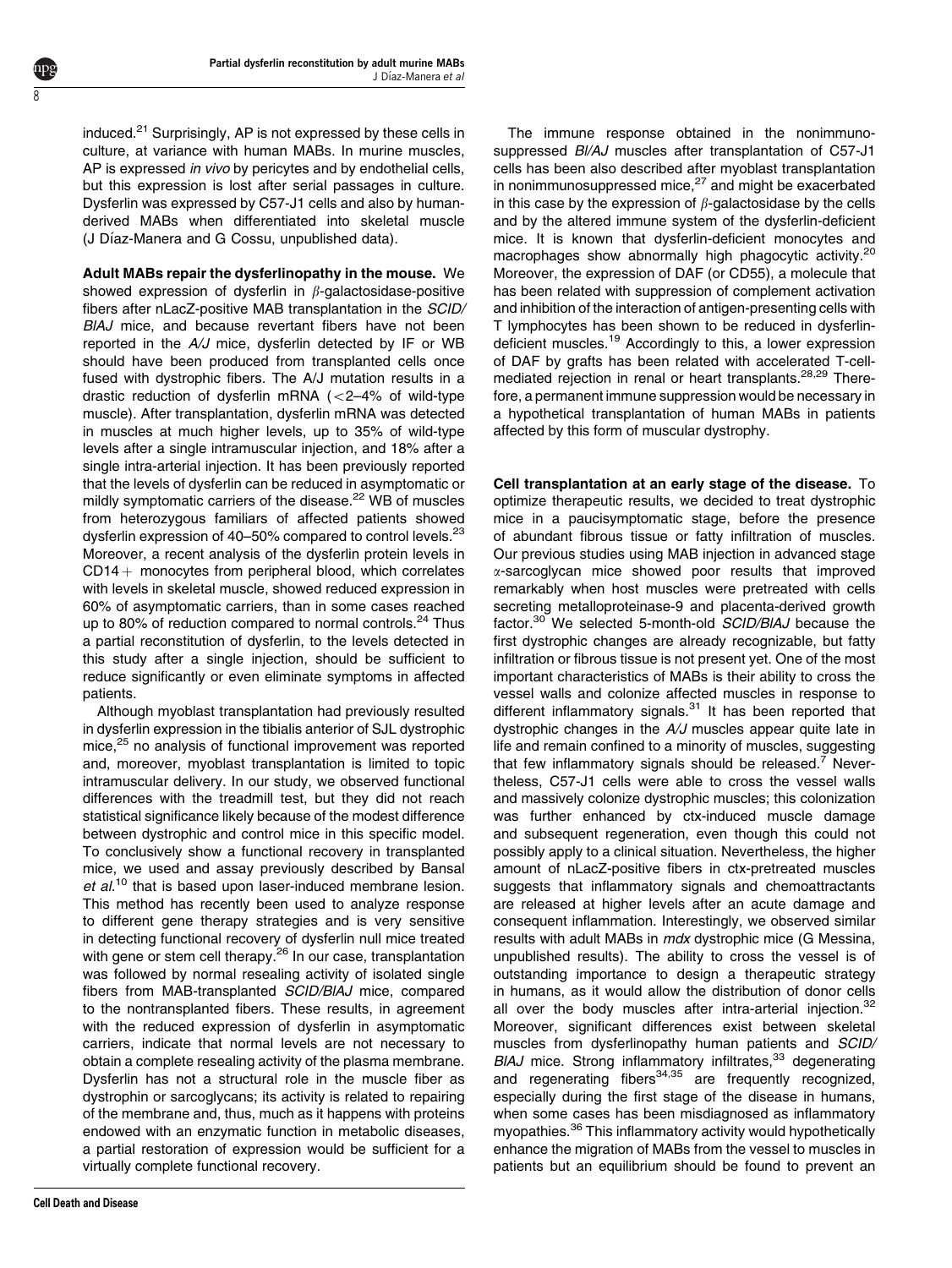9

exacerbated tissue reaction against donor cells even in the presence of immune suppression.

In conclusion, we have shown that adult murine MABs, when transplanted into the *SCID/BIAJ* mice, partially restored the expression of dysferlin to levels that allowed a normal membrane resealing activity of single fibers. These results may lead to the first therapeutic assays in patients affected by muscular dystrophies secondary to dysferlin deficiency.

#### Materials and Methods

Isolation of MABs from mouse muscular biopsies. Murine MABs were isolated from a 2-month-old C57BL/6 female as previously described.<sup>17</sup> Briefly, both tibialis anterior were dissected and minced in 1–2 mm pieces. Fragments were selected, transferred onto collagen type I (Sigma, St. Louis, MO, USA) coated dishes and incubated in PM consisting of Dulbecco's modified Eagle's medium (DMEM) (Sigma) supplemented with 20% fetal bovine serum (Lonza, Verviers, Belgium), 2 mM L-glutamine (Sigma), 1 mM sodium pyruvate (Sigma), 100 IU ml<sup>-1</sup> penicillin and 100 mg ml<sup>-1</sup> streptomycin (Sigma), at 37<sup>o</sup>C, 5% CO<sub>2</sub> and  $5\%$  O<sub>2</sub>. After 5–7 days, the mixed cell population deriving from primary culture outgrowth was enzymatically dissociated by collagenase/dispase treatment. Cells obtained by dissociation were counted by Trypan blue exclusion, using a hemocytometer, and immediately used for cloning. The cell suspension was cloned in PM by limiting dilution in 96-multiwell dishes and incubated at  $37^{\circ}$ C, 5% CO<sub>2</sub> and 5% O2. After 7–10 days first clones of cells were distinguishable. Once the cells covered almost 50% of the well surface, the clones were passed and propagated in PM. The majority of clones adopted after a few passages a large, flat morphology and underwent proliferative senescence. A few clones however maintained a small, refractile, poorly adhering morphology and continued to proliferate for at least 40 passages. One of these clones, C57-J1 has been used for the experiments here described.

In vitro differentiation assay. Spontaneous skeletal myogenic differentiation of C57-J1 cells was induced by plating  $75 \times 10^3$  cells onto reduced growth factor Matrigel-coated dishes (Becton Dickinson Biosciences, San Jose, CA, USA). Differentiation medium consisted of DMEM supplemented with 2% horse serum (Sigma), 2 mM L-glutamine, 1 mM sodium pyruvate and 100 IU m $^{-1}$  penicillin and 100 mg m $^{-1}$  streptomycin. Cultures were incubated at 37 $^{\circ}$ C, 5% CO<sub>2</sub> for different periods and then processed for IF and WB analysis. The differentiation index was calculated as the ratio between nuclei expressing myosin heavy chain (MHC) and the total number of nuclei.

Differentiation in smooth muscle cells and osteoblasts was induced by treatment with TGF- $\beta$  (Sigma) and BMP-2 (PeproTech, Rocky Hill, NJ, USA) respectively, and analyzed as previously described.<sup>[21](#page-9-0)</sup> To induce differentiation in adipose cells, we grew MABs in adipogenic-inducting medium (Lonza) for approximately 5 days, as described previously.<sup>1</sup>

Flow cytometry. C57-J1 cells in culture were analyzed by flow cytometry as previously reported.<sup>[16](#page-9-0)</sup> The antibodies used for this analysis were the following: anti-CD-44 FITC, anti-CD-34 FITC, anti-CD-45 PE, anti-CD 117-PE, anti-Flk-1-PE, anti-Sca-1-PE (all from Becton Dickinson Biosciences) and anti-CD 31 FITC (ID Laboratories, London, Canada).

Satellite cell cultures. SCs were isolated from skeletal muscles of 10-day-old C57BL/6 pups. Muscle fragments were mechanically minced until a fine mixture was obtained. This mixture was then digested with collagenase (Sigma) and dispase (Gibco, Paisley, UK) for 20 min at  $37^{\circ}$ C with gentle agitation. After the incubation, isolated cells were collected and fragments were incubated again until the whole tissue was digested (usually three times). Isolated cells were pooled, centrifuged and resuspended in DMEM supplemented with 20% fetal bovine serum, 2 mM L-glutamine, 1 mM sodium pyruvate, 100 IU ml<sup>-1</sup> penicillin, 100 mg ml<sup>-1</sup> streptomycin, 3% chicken embryo extract, 1% gentamicin and 50 nM basic FGF (PeproTech). Contamination by nonmyogenic cell was reduced by preplating the cell suspension onto plastic dishes where fibroblasts tend to adhere more rapidly. Differentiation was induced shifting the medium to DMEM supplemented with 5% horse serum.

Generation of scid/blAJ mice. BIAJ mice (gift from I Richard, Généthon) were bred onto the *scid/scid* (severe combined immune deficient) strain, homozygous for the mutation located on chromosome 16. Resulting F1 heterozygous siblings were intercrossed to obtain homozygotes for both loci: dysf and scid.

Cell transduction with lentiviral vectors. Cells were transduced, as previously described,<sup>14</sup> with third-generation lentiviral vectors expressing nLacZ.

Intramuscular delivery of MABs. All animal studies presented in this paper were approved by the San Raffaelle Institutional Review Board. Five-monthold BIAJ ( $n = 7$ ) and SCID/BIAJ ( $n = 6$ ) mice were used for intramuscular injection of cells. When used, ctx was injected into both tibialis anterior, gastrocnemius (25  $\mu$ l, 100  $\mu$ M) and quadriceps (50  $\mu$ l, 100  $\mu$ M), 24 h before the transplantation of cells. Previous to the transplantation, mice were anesthetized with an intraperitoneal injection of Avertin, containing tert-amyl Alcohol (2.5 ml; Sigma) and 2,2, 2-tribromoethanol (2.5 g; Sigma) in 100 ml 0.9% saline serum. Intramuscular delivery was performed by injection of approximately  $5 \times 10^5$  C57-J1 cells, previously transduced with lentiviral vector expressing nLacZ, into tibialis anterior, gastrocnemius and quadriceps using a 30 gauge needle. Animals were killed 1 month after the transplantation, muscles were collected and the expression of dysferlin was analyzed by IF, real-time PCR and WB.

**Intra-arterial delivery of MABs.** Five-month-old  $SCID/BIAJ$  mice  $(n = 10)$ were used for the intra-arterial delivery of the cells. All mice were trained by 1 h swimming 24 h before the transplantation. When used, ctx was injected into both tibialis anterior, gastrocnemius (25  $\mu$ l, 100  $\mu$ M) and quadriceps (50  $\mu$ l, 100  $\mu$ M), just after the exercise. Previous to the transplantation, mice were anesthetized with Avertin (see receipt above). For intra-arterial delivery, approximately 5  $\times$  10<sup>5</sup> nLacZ C57-J1 cells were injected into the right femoral artery. A limited incision on the medial upper side of the leg was performed; femoral artery was identified and carefully isolated from femoral nerve and vein. Cells were injected by a 30 gauge needle inserted into the artery. After injection, body wall muscles and skin were closed with sutures. Animals were killed 1 month after the injection, muscles were collected and the expression of dysferlin was analyzed by IF, real-time PCR and WB.

Immunoblotting. WB analysis of cells and tissues was performed as described.[18](#page-9-0) Antibodies used were mouse anti-dysferlin Hamlet (Novacastra, Newcastle upon Tyne, UK) at 1 : 100 dilution, mouse anti-MyoD (Dako, Carpentaria, CA, USA) at 1 : 100 dilution, mouse anti-myogenin (Hybridoma Bank, Iowa City, IA, USA) at 1 : 2 dilution, mouse anti-MHC (Hybridoma Bank) at 1 : 2 dilution, mouse anti-GAPDH at1:5000 (Sigma) and mouse anti- $\beta$ -tubulin (Covance, Princeton, NJ, USA) at 1 : 5000 dilution.

**Immunofluorescence.** Cell cultures were washed three times with PBS and fixed with 4% paraformaldehyde at 4 $\degree$ C for 10 min. Muscle samples were frozen in liquid nitrogen cooled isopentane and serial 8-mm-thick sections were cut with a Leica cryostat (Leica Microsystems GmbH, Wetzlar, Germany). Cells and tissue sections were processed for IF microscopy as previously described.<sup>[12](#page-9-0)</sup> The antibodies used were mouse anti-dysferlin Hamlet (Novacastra) at 1 : 20 dilution, rabbit anti-dysferlin (GenWay, San Diego, CA, USA) at 1 : 50 dilution, mouse anti-MHC (Hybridoma Bank) at 1 : 2 dilution, mouse anti-Pax 7 (Hybridoma Bank) at 1 : 2 dilution, mouse anti-MyoD (Dako) at 1 : 100 dilution, rabbit anti-GFP (Chemicon International, Temecula, CA, USA) at 1 : 300 dilution, rabbit anti-laminin (Sigma) at 1 : 300 dilution, goat anti- $\beta$ -galactosidase (Biogenesis, Poole, UK) at 1 : 300, rat anti-CD68 (AbD Serotec, Raleigh, NC, USA) at 1 : 100 and rat anti-CD3 (Santa Cruz Biotechnology, Santa Cruz, CA, USA) at 1 : 100. The staining for X-Gal was performed as previously described.<sup>[37](#page-10-0)</sup>

Real-time PCR. Total RNA from muscles was isolated using TRIzol protocol (Invitrogen, Carlsbad, CA, USA). RNA (1 $\mu$ g) was reverse transcribed into cDNA using the cDNA synthesis Thermoscript RT-PCR System kit (Invitrogen). Primers used for amplify cDNA were the following: dysferlin primer: forward 5'-TCC GAAGCTAGA GGATCCAA-3'; reverse 5'-AGCTTCAATGGCAGCGTAGTT-3' and murine cyclophilin: forward 5'-CATACGGGTCCTGGCATCTTGTCC-3'; reverse 5'-TGGTGATCTTCTTGCTGGTCTTGC-3'. Each cDNA sample was amplified in triplicate using the SYBR Green supermix (Invitrogen). Student's t-test was used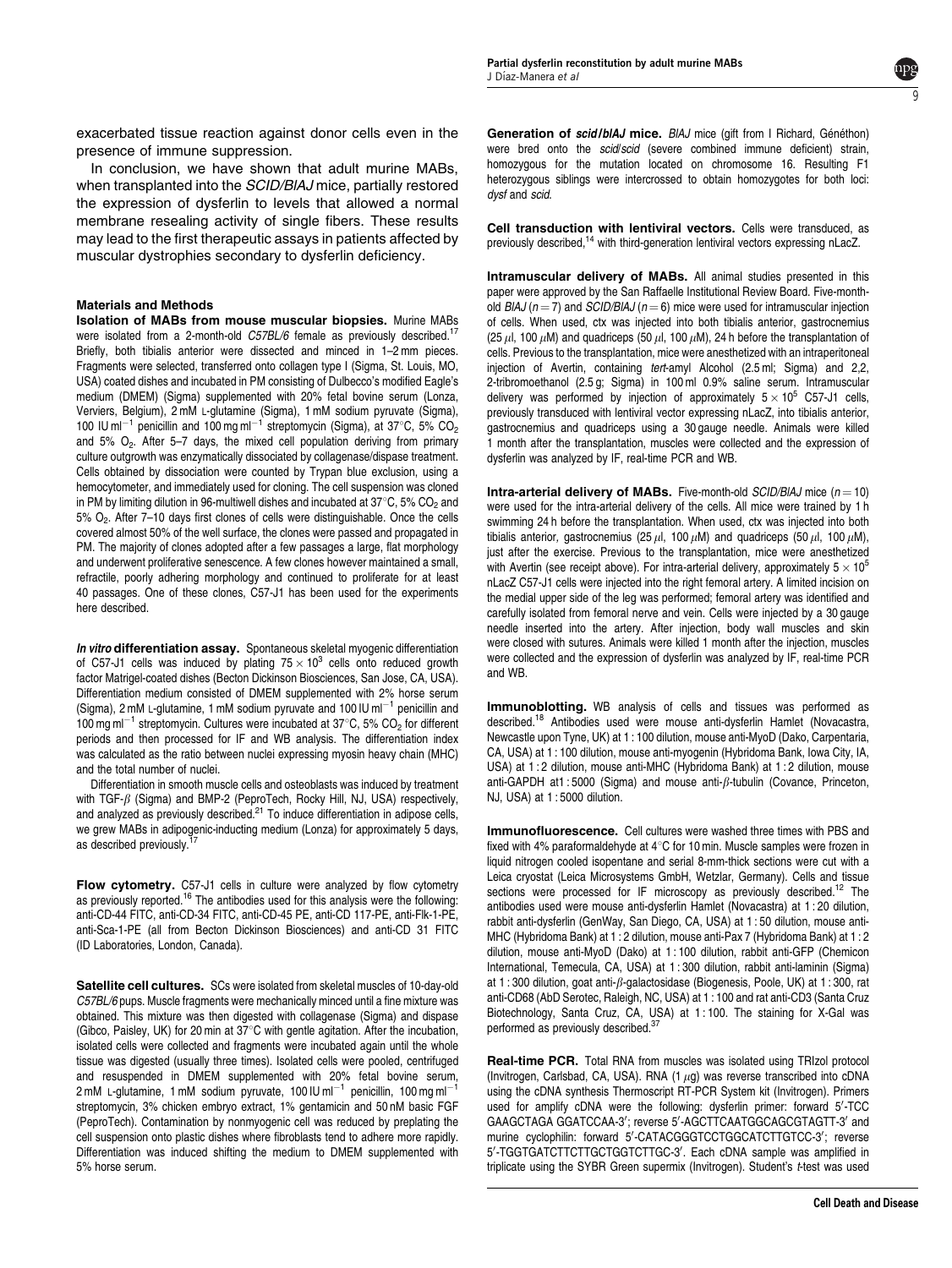<span id="page-9-0"></span>

to analyze the differences between muscles and conditions of treatment, setting  $P<0.05$  as significant.

**Exercise protocols.** Control 6-month-old  $SCID$  mice ( $n = 3$ ), nontransplanted  $SCID/BIAJ$  mice  $(n = 4)$  and  $SCID/BIAJ$  mice transplanted with C57-J1 cells by intra-arterial injection ( $n = 4$ ) were tested for functional recovery with the treadmill test (Columbus Instruments, Columbus, OH, USA). Transplanted mice were tested at 21 days after the injection. Mice were adapted to the procedure (10 min every other day; 3 m/min at  $0^{\circ}$  inclination) for 1 week before beginning the exercise training protocol. For the exercise test, mice were put into a  $10^{\circ}$  inclined treadmill at 10 m/min, then the speed was increased by 2 m/min every 2 min until the mouse reached exhaustion, which was defined as a prolonged spending time (10 s) on the shocker plate without attempting to reengage the treadmill, or when a fixed speed of 46 m/min was reached. Total distance, running time and work was registered for every mouse. Work was calculated as the body weight (kg), gravity (9.81 m/s<sup>2</sup>), vertical speed (m/s  $\times$  angle) and time (s).

Creatine kinase blood levels were analyzed 5 days before the exercise test and 6 h after the exercise following manufacturer's instruction (CK-MB detection kit; Randox Laboratories, Crumlin, UK).

Membrane repair assay on skeletal muscle single fibers. Control dysferlin-positive SCID mice ( $n = 4$ ), dystrophic, nontransplanted SCID/BIAJ ( $n = 4$ ) mice and transplanted  $SCID/BAJ$  mice ( $n = 4$ ) were used for this experiment.  $SCID/$ BlAJ mice were used 1 month after the intramuscular injection of GFP-labeled C57-J1 cells. Single fibers were extracted from gastrocnemius, extensor digitorum longus and tibialis anterior as previously described.<sup>[38](#page-10-0)</sup> Fibers were washed, resuspended in Dulbecco's PBS containing 1 mM Ca<sup>2+</sup> (Invitrogen, Eugene, OR, USA) and mounted on glass bottom culture dishes (MatTek, Ashland, MA, USA) in the presence of 10  $\mu$ m of the fluorescent dye FM 4-64 (Invitrogen). To induce the damage, we irradiated a  $7\times7\,\mu$ m area of the membrane of muscle fibers with the lasers 488 at 50% of power and 405 at 100% AOTF for 45 s. Images were captured every 30 s for 6 min after the irradiation. For every image taken, the fluorescence intensity variation at the site of the damage was measured with the ImageJ imaging software (National Institute of Health, Bethesda, MD, USA; http://rsbweb.nih.gov/ij/index.html). ANOVA test for repeated measurements and Student's t-test for every time acquisition were used to identify significant differences in the increase of light intensity.  $P < 0.05$  was considered to be significant.

# Conflict of Interest

The authors declare no conflict of interest.

Acknowledgements. This work was supported by a Scientific Fellowship from the European Federation of Neurological Societies, a grant from the Spanish Ministry of Health (BAE) and the special collaboration of Fundación Isabel Gemio to JDM, and by grants from Telethon, AFM, Duchenne Parent Project, EC (Optistem, Angioscaff), ERC and the Italian Ministry of Research and Health to GC. We thank D Covarello for technical assistance; C Covino for support with the confocal microscope; P Pessina, S Brunelli, E Gallardo and N De Luna for critical comments on the paper and I Richard for the BlAJ mice.

- 1. Liu J. Aoki M. Illa I, Wu C. Fardeau M. Angelini C et al. Dysferlin, a novel skeletal muscle gene, is mutated in Miyoshi myopathy and limb girdle muscular dystrophy. Nat Genet (1998); 20: 31–36.
- 2. Illa I, Serrano-Munuera C, Gallardo E, Lasa A, Rojas-Garcia R, Palmer J et al. Distal anterior compartment myopathy: a dysferlin mutation causing a new muscular dystrophy phenotype. Ann Neurol (2001); 49: 130–134.
- 3. Paradas C, Gonzalez-Quereda L, De Luna N, Gallardo E, Garcia-Consuegra I, Gomez H et al. A new phenotype of dysferlinopathy with congenital onset. Neuromuscul Disord (2009); 19: 21–25.
- 4. Bushby KM. Making sense of the limb-girdle muscular dystrophies. Brain (1999); 122 (Pt 8): 1403–1420.
- 5. Zatz M, de Paula F, Starling A, Vainzof M. The 10 autosomal recessive limb-girdle muscular dystrophies. Neuromuscul Disord (2003); 13: 532–544.
- 6. Ho M, Post CM, Donahue LR, Lidov HG, Bronson RT, Goolsby H et al. Disruption of muscle membrane and phenotype divergence in two novel mouse models of dysferlin deficiency. Hum Mol Genet (2004); 13: 1999–2010.
- 7. Kobayashi K, Izawa T, Kuwamura M, Yamate J. The distribution and characterization of skeletal muscle lesions in dysferlin-deficient SJL and A/J mice. Exp Toxicol Pathol 2009, in press.
- 8. Bansal D, Campbell KP. Dysferlin and the plasma membrane repair in muscular dystrophy. Trends Cell Biol (2004); 14: 206–213.
- 9. Selcen D, Stilling G, Engel AG. The earliest pathologic alterations in dysferlinopathy. Neurology (2001); 56: 1472–1481.
- 10. Bansal D, Miyake K, Vogel SS, Groh S, Chen CC, Williamson R et al. Defective membrane repair in dysferlin-deficient muscular dystrophy. Nature (2003): 423: 168–172.
- 11. Cai C, Weisleder N, Ko JK, Komazaki S, Sunada Y, Nishi M et al. Membrane repair defects in muscular dystrophy are linked to altered interaction between MG53, caveolin-3, and dysferlin. J Biol Chem (2009); 284: 15894–15902.
- 12. Minasi MG, Riminucci M, De Angelis L, Borello U, Berarducci B, Innocenzi A et al. The meso-angioblast: a multipotent, self-renewing cell that originates from the dorsal aorta and differentiates into most mesodermal tissues. Development (2002); 129: 2773–2783.
- 13. Cossu G, Sampaolesi M. New therapies for Duchenne muscular dystrophy: challenges, prospects and clinical trials. Trends Mol Med (2007); 13: 520-526.
- 14. Sampaolesi M, Torrente Y, Innocenzi A, Tonlorenzi R, D'Antona G, Pellegrino MA et al. Cell therapy of alpha-sarcoglycan null dystrophic mice through intra-arterial delivery of mesoangioblasts. Science (2003); 301: 487–492.
- 15. Sampaolesi M, Blot S, D'Antona G, Granger N, Tonlorenzi R, Innocenzi A et al. Mesoangioblast stem cells ameliorate muscle function in dystrophic dogs. Nature (2006); 444: 574–579.
- 16. Dellavalle A, Sampaolesi M, Tonlorenzi R, Tagliafico E, Sacchetti B, Perani L et al. Pericytes of human skeletal muscle are myogenic precursors distinct from satellite cells. Nat Cell Biol (2007); 9: 255–267.
- 17. Tonlorenzi R, Dellavalle A, Schnapp E, Cossu G, Sampaolesi M. Isolation and characterization of mesoangioblasts from mouse, dog, and human tissues. Curr Protoc Stem Cell Biol 2007; (Supp 3), Chapter 2: Unit 2B 1.
- 18. Messina G, Blasi C, La Rocca SA, Pompili M, Calconi A, Grossi M. p27Kip1 acts downstream of N-cadherin-mediated cell adhesion to promote myogenesis beyond cell cycle regulation. Mol Biol Cell (2005); 16: 1469-1480.
- 19. Wenzel K, Zabojszcza J, Carl M, Taubert S, Lass A, Harris CL et al. Increased susceptibility to complement attack due to down-regulation of decay-accelerating factor/CD55 in dysferlin-deficient muscular dystrophy. J Immunol (2005); 175: 6219–6225.
- 20. Nagaraju K, Rawat R, Veszelovszky E, Thapliyal R, Kesari A, Sparks S et al. Dysferlin deficiency enhances monocyte phagocytosis: a model for the inflammatory onset of limbgirdle muscular dystrophy 2B. Am J Pathol (2008); 172: 774–785.
- 21. Messina G, Sirabella D, Monteverde S, Galvez BG, Tonlorenzi R, Schnapp E et al. Skeletal muscle differentiation of embryonic mesoangioblasts requires pax3 activity. Stem Cells (2009); 27: 157–164.
- 22. Illa I, De Luna N, Dominguez-Perles R, Rojas-Garcia R, Paradas C, Palmer J et al. Symptomatic dysferlin gene mutation carriers: characterization of two cases. Neurology (2007); 68: 1284–1289.
- 23. Fanin M, Nascimbeni AC, Angelini C. Muscle protein analysis in the detection of heterozygotes for recessive limb girdle muscular dystrophy type 2B and 2E. Neuromuscul Disord (2006); 16: 792–799.
- 24. De Luna N, Gallardo E, Rojas-Garcia R, Dominguez-Perles R, Díaz-Manera J, De La Torre C et al. Quantification of dysferlin in monocytes: a useful tool for the detection of patients and carriers of dysferlinopathy. Neuromuscul Disord (2009); 18: 790–791.
- 25. Leriche-Guerin K, Anderson LV, Wrogemann K, Roy B, Goulet M, Tremblay JP. Dysferlin expression after normal myoblast transplantation in SCID and in SJL mice. Neuromuscul Disord (2002); 12: 167–173.
- 26. Lostal W, Bartoli M, Bourg N, Roudaut C, Bentaib A, Miyake K et al. Efficient recovery of dysferlin deficiency by dual adeno-associated vector-mediated gene transfer. Hum Mol Genet (2010); 19: 1897–1907.
- 27. Skuk D, Tremblay JP. Progress in myoblast transplantation: a potential treatment of dystrophies. Microsc Res Tech (2000); 48: 213–222.
- 28. Pavlov V, Raedler H, Yuan S, Leisman S, Kwan WH, Lalli PN et al. Donor deficiency of decay-accelerating factor accelerates murine T cell-mediated cardiac allograft rejection. J Immunol (2008); 181: 4580–4589.
- 29. Brodsky SV, Nadasdy GM, Pelletier R, Satoskar A, Birmingham DJ, Hadley GA et al. Expression of the decay-accelerating factor (CD55) in renal transplants – a possible prediction marker of allograft survival. Transplantation (2009); 88: 457–464.
- 30. Gargioli C, Coletta M, De Grandis F, Cannata SM, Cossu G. PlGF-MMP-9-expressing cells restore microcirculation and efficacy of cell therapy in aged dystrophic muscle. Nat Med (2008); 14: 973–978.
- 31. Palumbo R, Sampaolesi M, De Marchis F, Tonlorenzi R, Colombetti S, Mondino A et al. Extracellular HMGB1, a signal of tissue damage, induces mesoangioblast migration and proliferation. J Cell Biol (2004); 164: 441–449.
- 32. Peault B, Rudnicki M, Torrente Y, Cossu G, Tremblay JP, Partridge T et al. Stem and progenitor cells in skeletal muscle development, maintenance, and therapy. Mol Ther (2007); 15: 867–877.